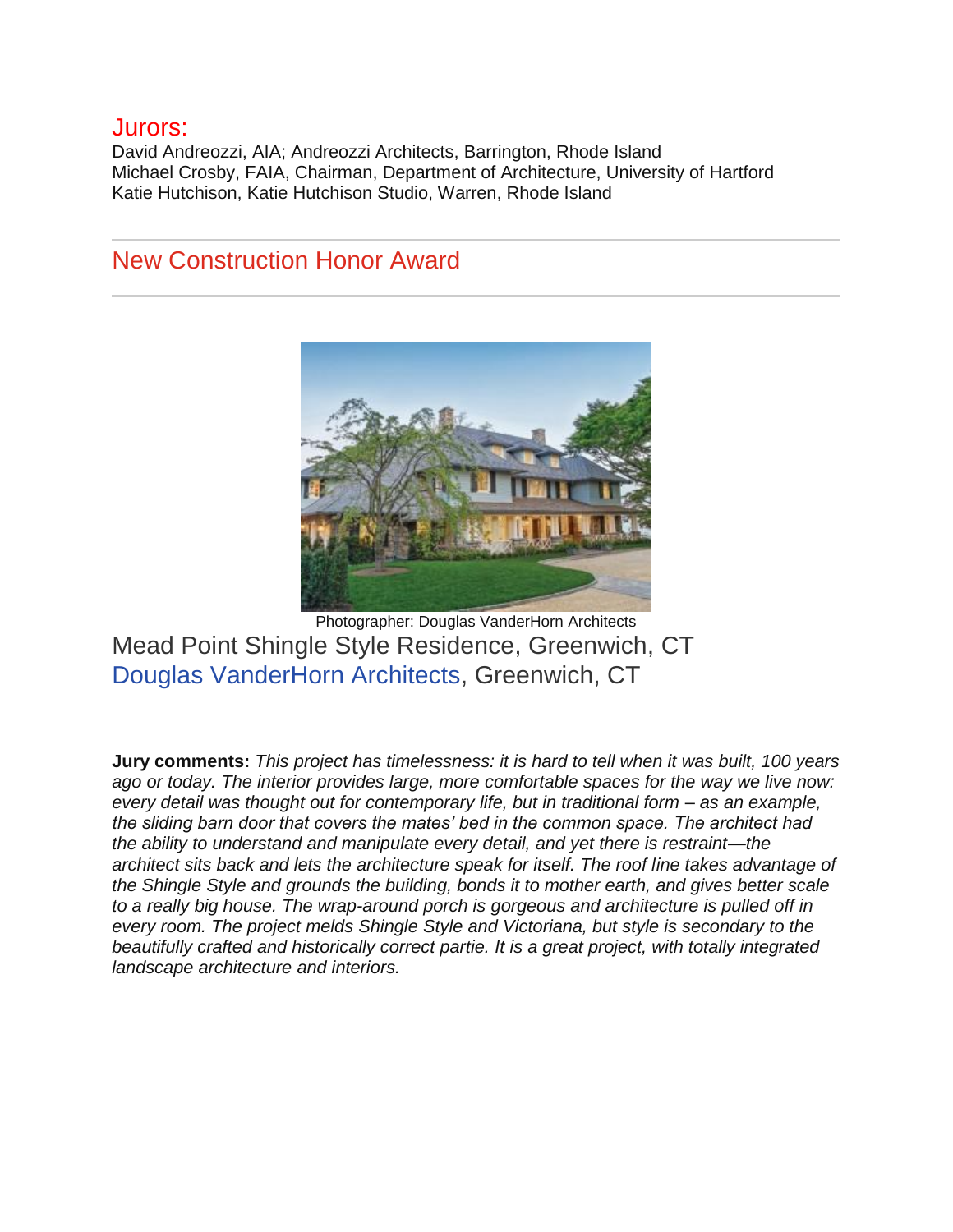# Accessory Building Honor Award



Photographer: Jeff McNamara Limonaia on a Country Estate, Greenwich, CT [Charles Hilton Architects,](http://www.hiltonarchitects.com/) Greenwich, CT

**Jury comments:** *This project touches on several design points: it is clear, simple, and beautiful, with exceptional materiality, detailing, and craftsmanship. It is a folly, but has a purpose: it is the ultimate gift to the arts, in that the client was willing to engage an architect and artisans to realize and put forth a classical folly.*

## Accessory Building Honorable Mention



Photographer: Tim Lee Photography Ponus Ridge Pool House, New Canaan, CT [Neil Hauck Architects LLC,](http://www.neilhauckarchitects.com/) Darien, CT

**Jury comments:** *The jury liked the simplicity and relative restraint of this project; it serves its function beautifully, but it more than its function. It seems to be an event space, a place for entertaining: the main house is left, and you are in a different place. The building inhabits its own world.*